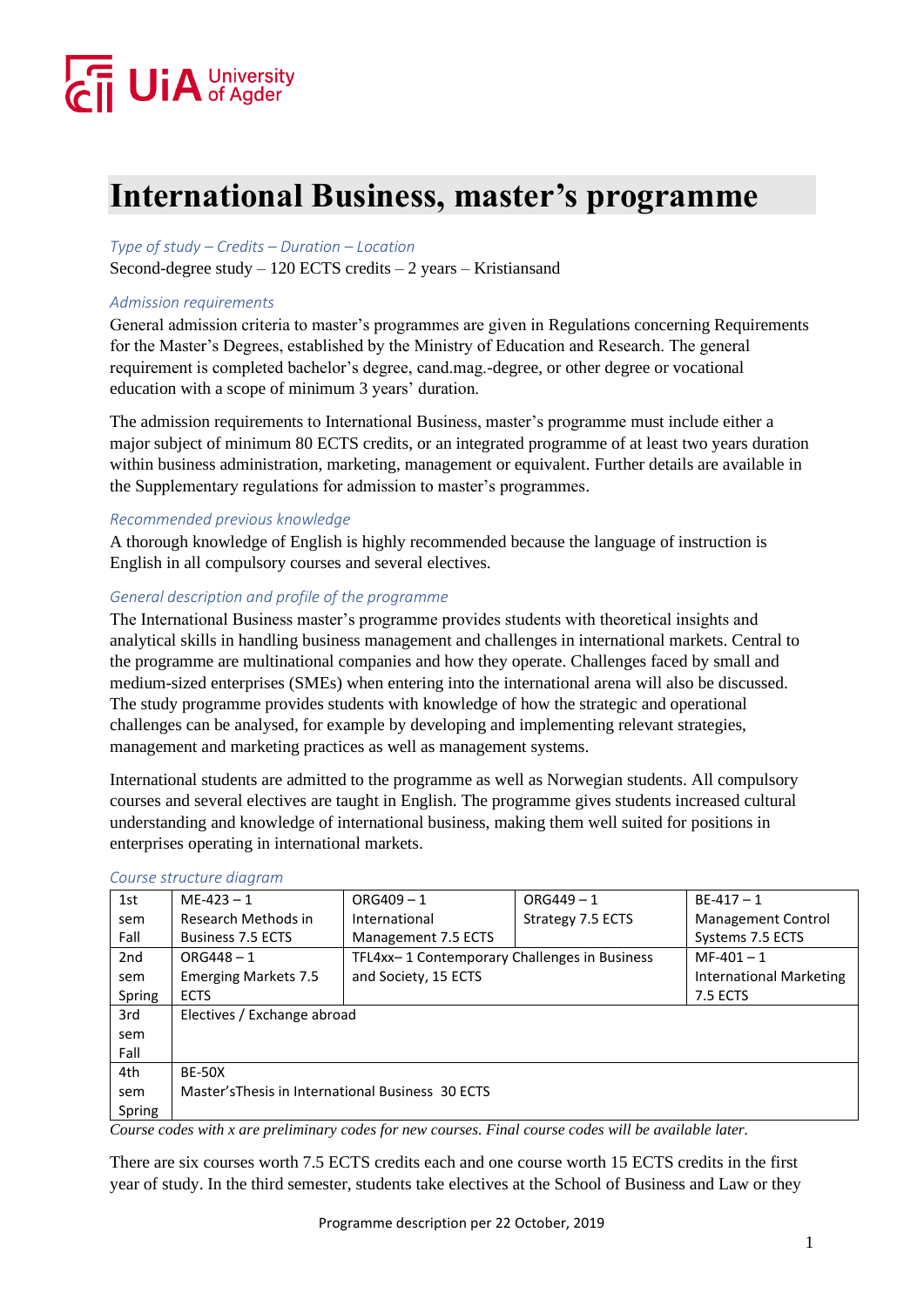## **UiA** University

go on exchange abroad. They may also combine exchange abroad/electives with internship (practice). In the fourth semester students write a master's thesis.

Possible electives *(subject to change)*

Electives taught in English

- BE-409 Real Estate Economics
- ORG419 Judgement and Decision Making
- ORG439 Culture and Ethics
- ORG440 Supply Chain Management
- ORG450 Innovation through Design and Entrepreneurship
- ORG452 Internship in Nordic Enterprises in High-Growth Economies\*
- ORG456 Internship in Enterprises in Norway\*
- ORG4zz Internship in the USA/Canada\*
- ORG4xx Crowdfunding Lab
	- \*limited enrollment which requires separate application

#### Electives taught in Norwegian:

- JU-405 Kontraktsrett
- JU-406 Foretaksrett
- JU-407 Skatte- og avgiftsrett
- ORG433 Prosjekter i organisasjonen
- ORG438 Prosjektledelse og styring

Note! The list of electives is subject to change. Students may also apply to have courses from other master's programmes approved. In addition, students may apply for approval of *European Integration Summer School* (30 ECTS credits summer/autumn) as electives. Those who wish to do so must contact a student adviser at an early stage.

#### *Learning outcomes*

A candidate who has successfully completed this programme should have the following learning outcome defined in terms of general competence, knowledge, skills:

#### GENERAL COMPETENCE (Programme Goals)

The candidate should be able to:

- analyse key international dimensions related to the core themes in the programme
- analyse how new ideas, concepts or products emerge within relevant fields and be able to contribute to innovation processes
- apply ethical reasoning in work life and understand how organisations can act responsibly
- think independently and critically
- communicate scholarly issues in written texts and oral presentations
- solve problems

#### KNOWLEDGE

The candidate should:

- have advanced knowledge in the areas of business administration and management in international markets
- insight into strategic and operational challenges businesses may face in an international context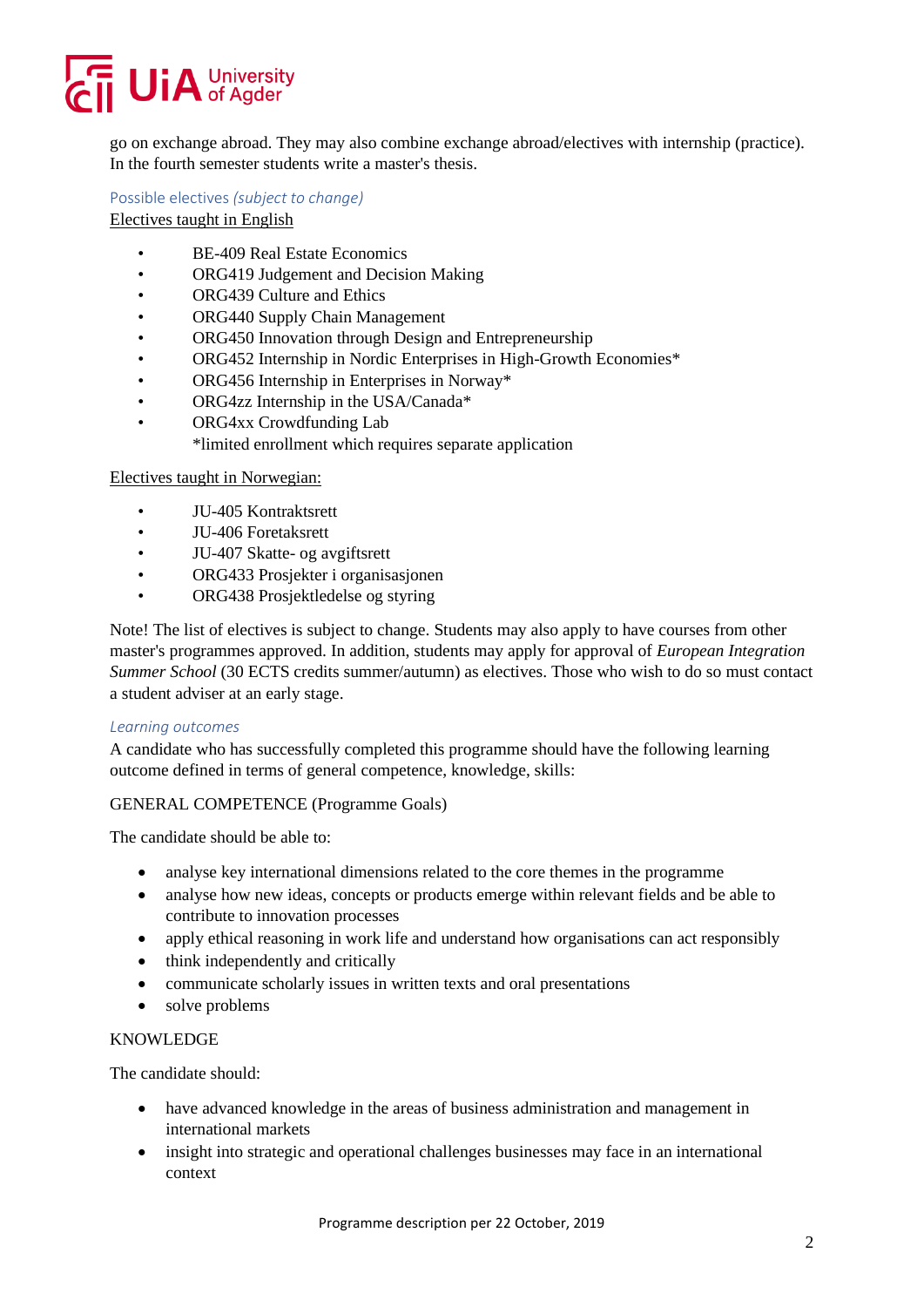

• be able to discuss key development trends within the programme's subject areas

#### SKILLS

The candidate should be able to:

- integrate insights from various disciplines
- discuss theory and methodological approaches relevant to the analysis of empirical and theoretical problems in the subject area
- identify and apply relevant theories and methodological approaches on a specific problem
- assess the economic and social consequences of a given solution to a particular problem
- further develop their knowledge base in a lifelong learning perspective

#### *Teaching and learning methods*

The International Business master's programme is an ordinary full-time study. Two courses are taught in parallel in the first half of the semester before the next two courses are taught according to the same principle. Teaching methods are accounted for in the course descriptions and may vary between lectures, discussion seminars, group work, written assignments and presentations. Various software and library databases will be used in several courses. The language of instruction is English in all compulsory courses and several electives.

Teaching is coordinated with the specialisation in International Business in MSc Business Administration - siviløkonom, master's programme.

#### *Assessment methods*

In most courses there are examination requirements (individually or in groups), and some requirements include oral presentations. Many courses have an individual written in-school examination that counts 100% of the grade, while some courses have combination of a written inschool examination and an assignment. Most courses have letter grades A-F, where F is fail. See each course description for further details.

#### *Internationalisation*

The International Business, master's programme is international in content and orientation. Students are exposed to international dimensions and issues in teaching as well as in the curriculum. All compulsory courses and several electives are taught in English, and most of the courses are also offered to incoming exchange students. Several faculty members have an international background and are active in international research networks.

Students can apply for exchange in the third semester. The School of Business and Law also offers internship in Nordic enterprises in Asia, Africa and North America combined with studies at one of our partner institutions. Studying abroad provides an opportunity to take courses and subjects beyond what is offered at the School. Additional benefits of studying abroad are improved language skills and cross-cultural communication skills, both highly valued by many employers.

The School of Business and Law at UiA is internationally accredited by AACSB (the Association to Advance Collegiate Schools of Business), and the accreditation opens the doors for collaboration with good institutions worldwide. For further information on exchange opportunities, see the International Office's website.

#### *Requirements for continuing in the study programme*

60 ECTS credits, including ME-423 Research Methods, must be successfully completed in order to be assigned a supervisor for the master's thesis.